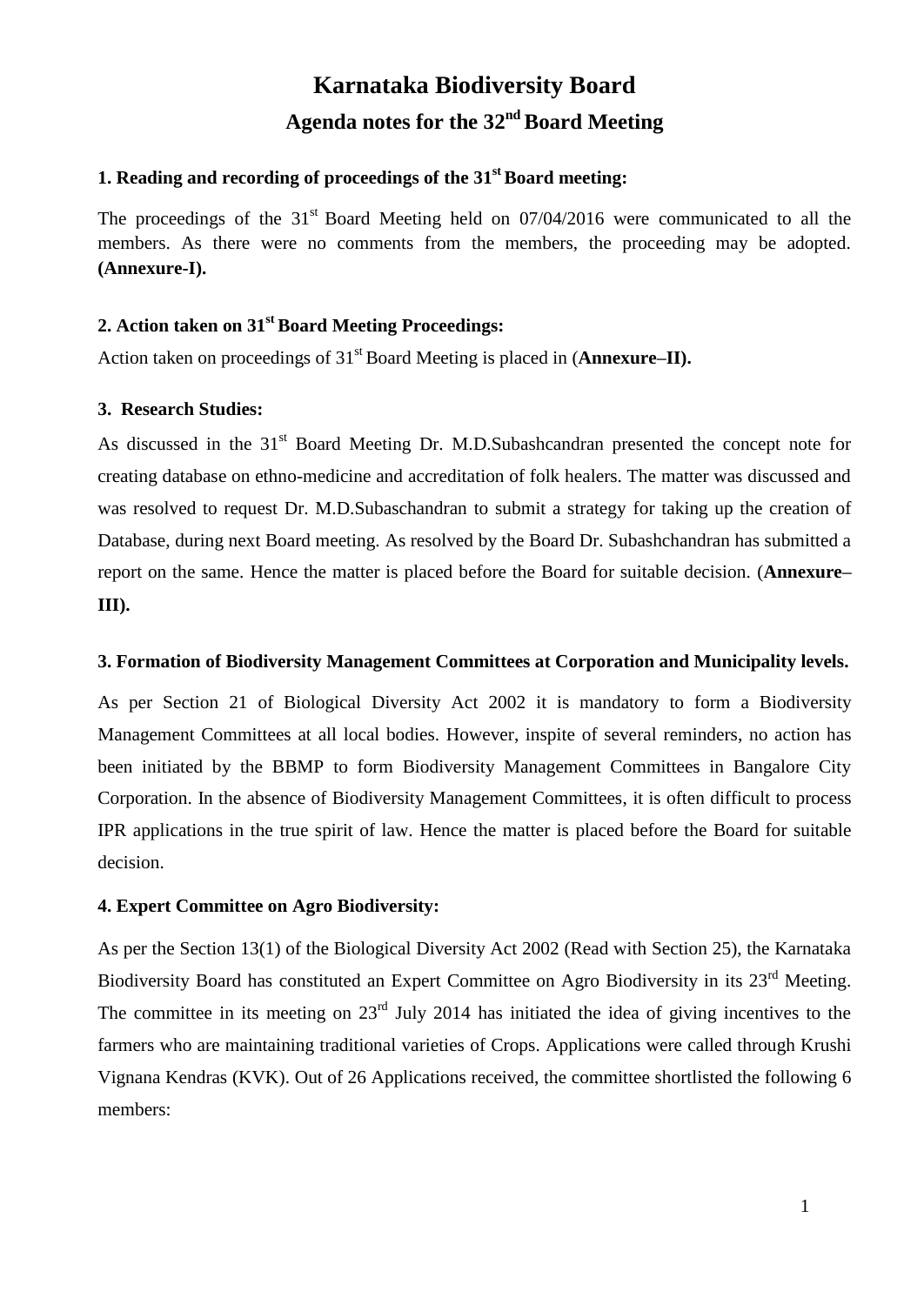|                | <b>Farmer Name &amp; Address</b>           | <b>Remarks</b>                                             |  |  |
|----------------|--------------------------------------------|------------------------------------------------------------|--|--|
| $\mathbf{1}$   | Sri.<br>Nijiyappanadoddi,<br>N.R.Surendra, | Paddy $(35)$ ,<br>Finger millet $(25)$ ,<br>Minor          |  |  |
|                | Ramanagara Taluk & Dist.                   | millets $(6)$ and Banana $(3)$ varieties                   |  |  |
|                | 2 Sri. A.N. Anjaneya Kumbaluru, Harihara   | Paddy $(150)$ and Bitter gourd $(1)$ varieties             |  |  |
|                | Taluk, Davanagere Dist.                    |                                                            |  |  |
| 3              | Sri. Shankar H. Langate, Gundyanahatti,    | Paddy $(74)$ , Tomato $(5)$ , Brinjal $(5)$ , Okra $(3)$ , |  |  |
|                | Khanapura Taluk, Belagavi Dist.            | Ridge Gourd(3), Bitter Gourd(3), Pumkin                    |  |  |
|                |                                            | $(3)$ , Radish $(2)$ , Cluster bean $(2)$ and              |  |  |
|                |                                            | Cucumber $(3)$ varieties                                   |  |  |
| $\overline{4}$ | Sri. Kallappa P. Neginal, Chikkabagewadi,  | Sorghum(23), Foxtail millet(6) and Pearl                   |  |  |
|                | Bailahongala Taluk, Belagavi Dist.         | millet $(3)$ varieties                                     |  |  |
| 5              | Prasad Rama<br>Hegde, Kanakodlu,<br>Sri.   | Medicinal<br>$Banana(8)$ ,<br>plants(18),                  |  |  |
|                | Yellapura Taluk, Uttara Kannada Dist.      | Jackfruit(3) and Appemidi(4)                               |  |  |
| 6              | Sri.<br>Ramakrishna<br>Bhat,<br>Gajanana   | Paddy (150) varieties                                      |  |  |
|                | Devatemane, Sirsi Taluk, Uattara Kannada   |                                                            |  |  |
|                | Dist.                                      |                                                            |  |  |

The Committee also suggested to constitute a sub-committee which can look into the information available regarding farmers, who are maintaining traditional varieties of crops in department of Agriculture. The sub-committee recommended another 10 farmers (One farmer each from Agro Climatic Zone) for giving incentives which are already awarded by the Department of Agriculture.

| <b>Farmer Name &amp; Address</b>               | <b>Remarks</b>                           |  |
|------------------------------------------------|------------------------------------------|--|
| Sri. Al haj sha Khaleef, Badagala, Bidar<br>1  | Sugarcane (20), Mango (26), many fruit   |  |
| Taluk & Dist.                                  | cops, Desi cow and Buffalo breeds        |  |
| Sri. Sri Basavaraj Jeevanigi,<br>Pattana,<br>2 | Integrated farming & Organic farming     |  |
| Gulaburga Taluk & Dist.                        |                                          |  |
| 3<br>Smt. Shekamma Vani, Kallatavarageri,      | Organic farming                          |  |
| Koppala Taluk & Dist.                          |                                          |  |
| Sri. S.C.Veerabhadrappa, B G kere,<br>4        | Tamarind and Coconut<br>varieties<br>and |  |
| Molakalmuru Taluk and Chitradurga Dist.        | natural farming                          |  |
| 5<br>Sri. Veerakempanna, Anuru, Shidlaghatta   | Maintenance of Sheep Breeds and Goat     |  |
| Taluk, Chikkaballapura Dist.                   | <b>Breeds</b>                            |  |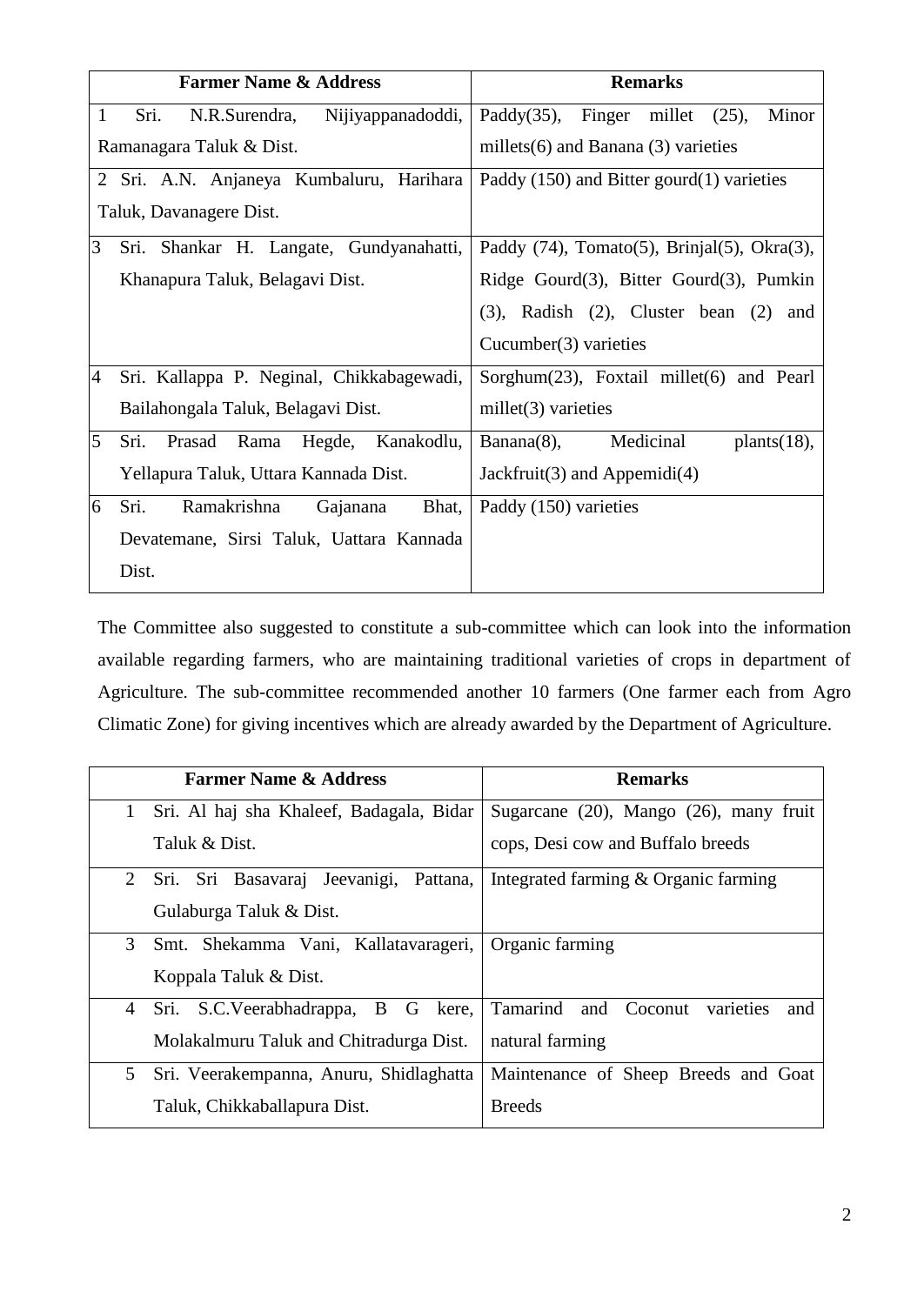| 6                                          | Sri.                                    | Syed         |  | Gahnikahan,        | Kirugavalu,     |  | Mango (116) and Paddy varieties |
|--------------------------------------------|-----------------------------------------|--------------|--|--------------------|-----------------|--|---------------------------------|
|                                            | Malavalli Taluk, Mandya Dist.           |              |  |                    |                 |  |                                 |
| 7                                          | Sri. H.N.Dharmalingam, Hasaganuru, Alur |              |  |                    |                 |  | Integrated farming              |
|                                            | Taluk, Hassan Dist.                     |              |  |                    |                 |  |                                 |
| 8                                          | Sri.                                    | Ashok        |  | <b>B.</b>          | Thubachi,       |  | Organic farming                 |
|                                            | Hukkeri<br>Yamakanamaradi,<br>Taluk,    |              |  |                    |                 |  |                                 |
|                                            | Belagavi Dist.                          |              |  |                    |                 |  |                                 |
| 9                                          | Sri.                                    | Madhukeshwar |  | Hegde, Kallahalli, |                 |  | Integrated farming              |
|                                            | Sirsi Taluk, Uttara Kannada Dist.       |              |  |                    |                 |  |                                 |
| 10 Sri. Varanasi Krishnamurthy, Adyanadka, |                                         |              |  |                    | Organic farming |  |                                 |
| Bantwala Taluk, Dakhina kannada Dist       |                                         |              |  |                    |                 |  |                                 |

The committee finally approved 16 farmers for giving incentives for maintaining traditional varieties of crops.

The Expert committee on Agro Biodiversity has also discussed on documentation of traditional varieties and land races in its meetings dt 23/7/2014, 30/12/2014 and 27/06/2016. The Member Secretary also constituted a committee comprising of experts from different Agricultural Universities and National Diary Research Institute (NDRI) based on the recommendations of the committee, who have submitted list of land races and traditional varieties. The Expert committee on Agro Biodiversity met on 27/06/2016 and has approved the list.

The proceedings of the meeting is placed before the Board for consideration. **(Annexure-IV).**

#### **5. Access and Benefit Sharing:**

# **a) Updated list of Normally Traded as Commodities (NTAC) under Section 40 as notified by MoEF on 7th April 2016.**

The MoEF-CC in consultation with NBA has notified an updated list of 385 species of plants under the Normally Traded as Commodities (NTAC) category (Section 40 of the Act). The species are further classified into the specific parts that are used as commodities and the source from which they are derived (cultivated, wild and mixed). (**ANNEXURE-V**)

The notification lists explanatory notes and the note no. 2 states that 'The products that are derived from the items listed in the Table and traded as a matter of common practice shall also be treated as normally traded as commodities and in such cases, the onus of substantiation that the said products fall within common practice, shall lie on the claimant'.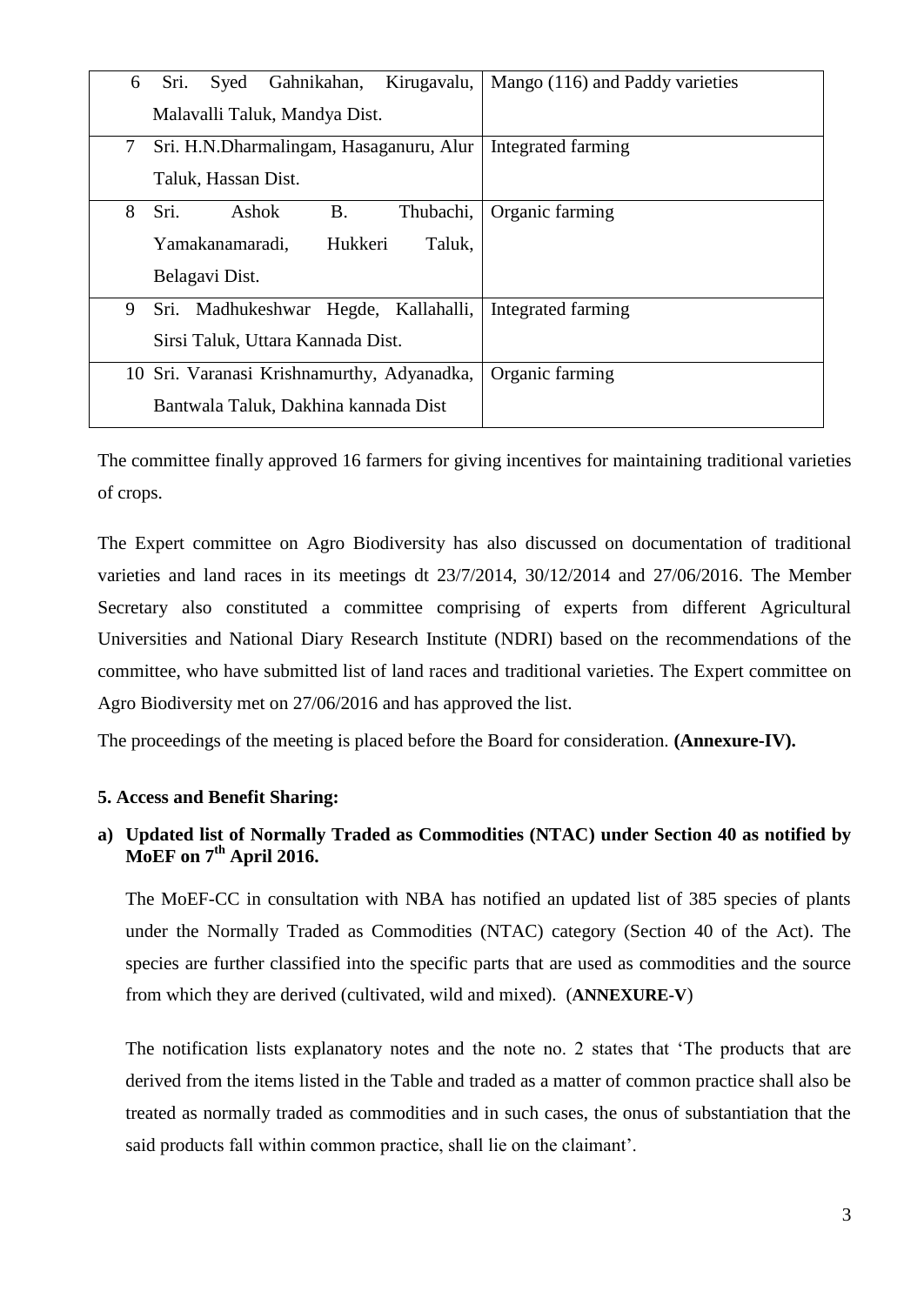The earlier notification of NTAC (dated  $26<sup>th</sup>$  October 2009 with 190 species) had not exempted products derived from the list. Since, the new notification now exempts the products that are derived from the listed species, issue of applicability of ABS on food products like chocolates, jams, wineries etc, may have to be re-evaluated. Additionally, ABS payments are pending from some of the industries manufacturing medicines, nutraceuticals, cosmetics etc., since 2014-15 (as per the Board's resolution for commencement of ABS collection). The matter of collection of ABS from these industries for 2014-15 and 2015-16 (in the light of the new NTAC notification dated  $7<sup>th</sup>$  April, 2016) is to be addressed.

Further, many classical Ayurvedic formulations may have plant species that are listed under the new list of Section 40 species. The implementation of the provisions of the Act and ABS Regulations for only those species that are not listed under Section 40 is improbable and difficult to keep a track since the products may contain both exempted and non-exempted species.

The matter was placed before the Expert Committee on ABS (Technical issues) of the Board on 4<sup>th</sup> August 2016 for technical review of various issues. The committee recommended that the Traders/manufacturers shall submit Form-I and ABS for those species that are not exempted under Section-40. Further, ABS shall have to be paid by industries for the years 2014-15 and 2015-16 since the notification of Section-40 shall not be applied retrospectively. The same would apply to Ayurveda manufacturing industries. The proceedings of the Expert Committee meeting is placed before the Board for deliberation. (**ANNEXURE- VI)**

# **6. UNEP-GEF-MoEF-Strengthening the Implementation of the Biological Diversity Act and rules with focus on ABS provisions:**

#### **a) Extension of the project:**

The UNEP-GEF-MoEF-ABS project was due for completion in the month of June 2016, but, the technical and financial closure of the project has been extended upto December 2016 by NBA, vide letter no. F. 13/18/12-13/Vol.III/1038 dated  $29<sup>th</sup>$  June 2016. As the project was to end in June 2016, the project staff had expressed their intention of moving out of the Board. Hence, an interview was conducted on  $26<sup>th</sup>$  July 2016 for the recruitment of the new staff. Accordingly, a State Project Co-ordinator, 2 Technical Assistants were recruited to continue in the project.

State Project Co-ordinator - Dr. Vidya Pradeep Kumar

Technical Assistant - Nischita. N

Technical Assistant - Darshan

Accounts Assistant - **Vacant** 

This is for the information of the Board.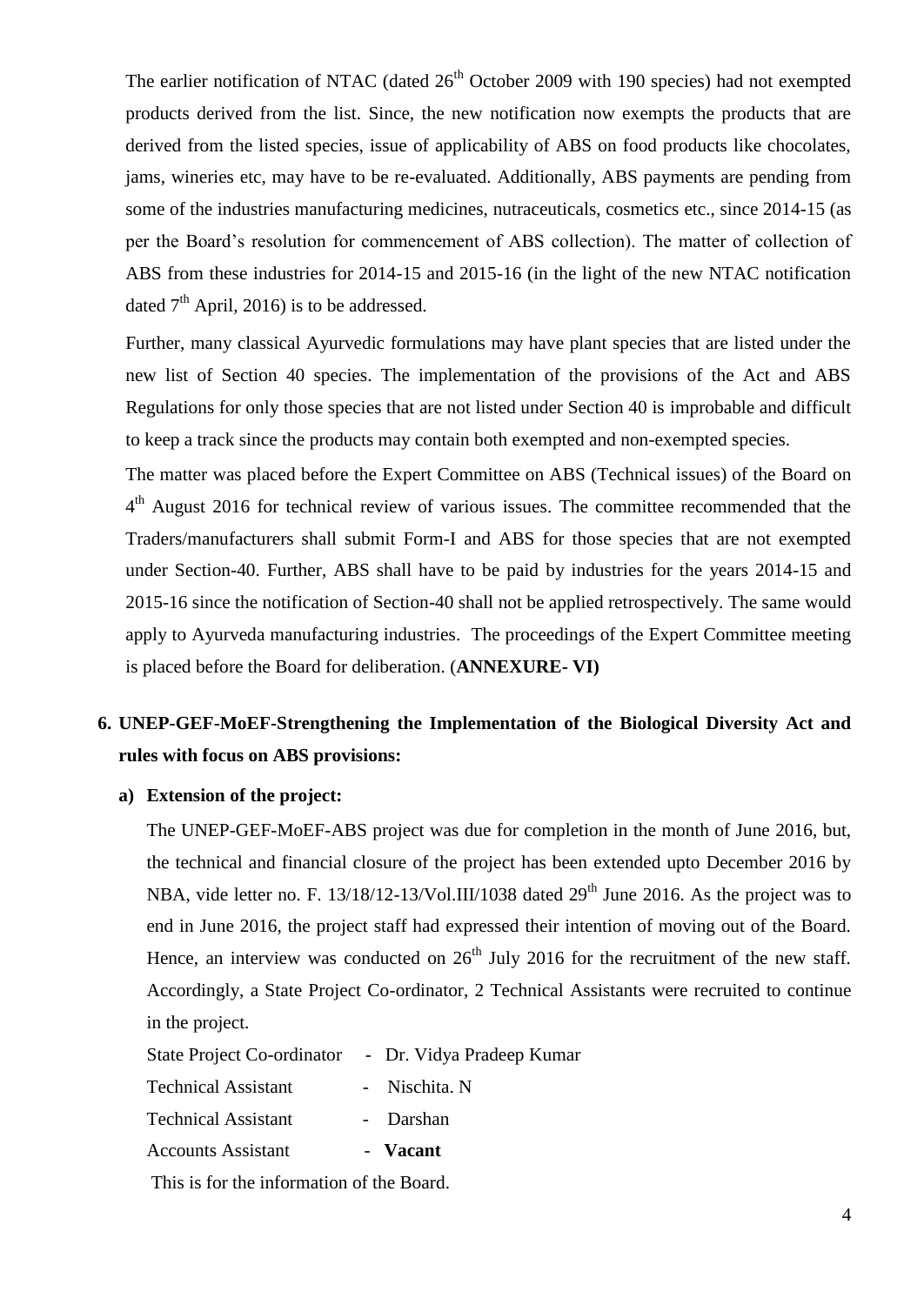#### **b) Status of the Project:**

Since the inception of the UNEP-GEF-MoEF-ABS project in September 2014 various activities relating to strengthening and implementation of the Biological Diversity Act 2002 were carried out which included the formation of 20 BMC's at the taluk level and documentation of 20 PBR's. A number of training programmes were also conducted to create awareness on implementation of the provisions of the ABS regulations 2014. The details of the project status as on June 30th 2016 has been appended in **Annexure - VII**

#### **c) Books printed under the project in local language:**

Under the UNEP-GEF-MoEF-ABS project four books (Local Biodiversity fund- Operation and Maintenance, Access and Benefit sharing Mechanism, Biodiversity Management Committee-Operational took kit and Guidelines for Operationalization of BMC) were translated into regional language (Kannada) as per the mandate of the project. These books will form the resource material for the trainings/workshops conducted by the Board.

The same is brought to the notice of the Board.

#### **7. Creation of post of Chief Conservator of Forests to be taken on deputation basis:**

Member Secretary, Karnataka Biodiversity Board is involved in day to day administration of the Board. It is necessary to have a senior Level officer of the cadre of Chief Conservator of Forests (CCF) who would carry the mantle of looking into operational issues at various level like coordinating with Circle CCFs, Zilla Panchayaths and nodal officers training aspects of the Board, facilitating the formation of Biodiversity Management Committees, writing of People's Biodiversity Registers, ABS issues, Biodiversity Conservation, Heritage Sites etc. The Board may consider recommending the Government to post a Chief Conservator of Forests rank officer to the Board.

#### **8. Creation of two post of Finance Officer and Accountant on Deputation:**

The Board is provided with financial assistance from Government of Karnataka and National Biodiversity Authority. Annually, financial transactions to the tune of 5-7 crores is being handled by the Board. The NBA while releasing the funds has made a precondition that the Utilization Certificates for the issued funds is to be signed by a Finance Officer and by the Member Secretary, Karnataka Biodiversity Board. The Board has been funding various research organizations like Pilikula Nisargadhama etc. The Board's accounts are being audited by the Accountant General annually.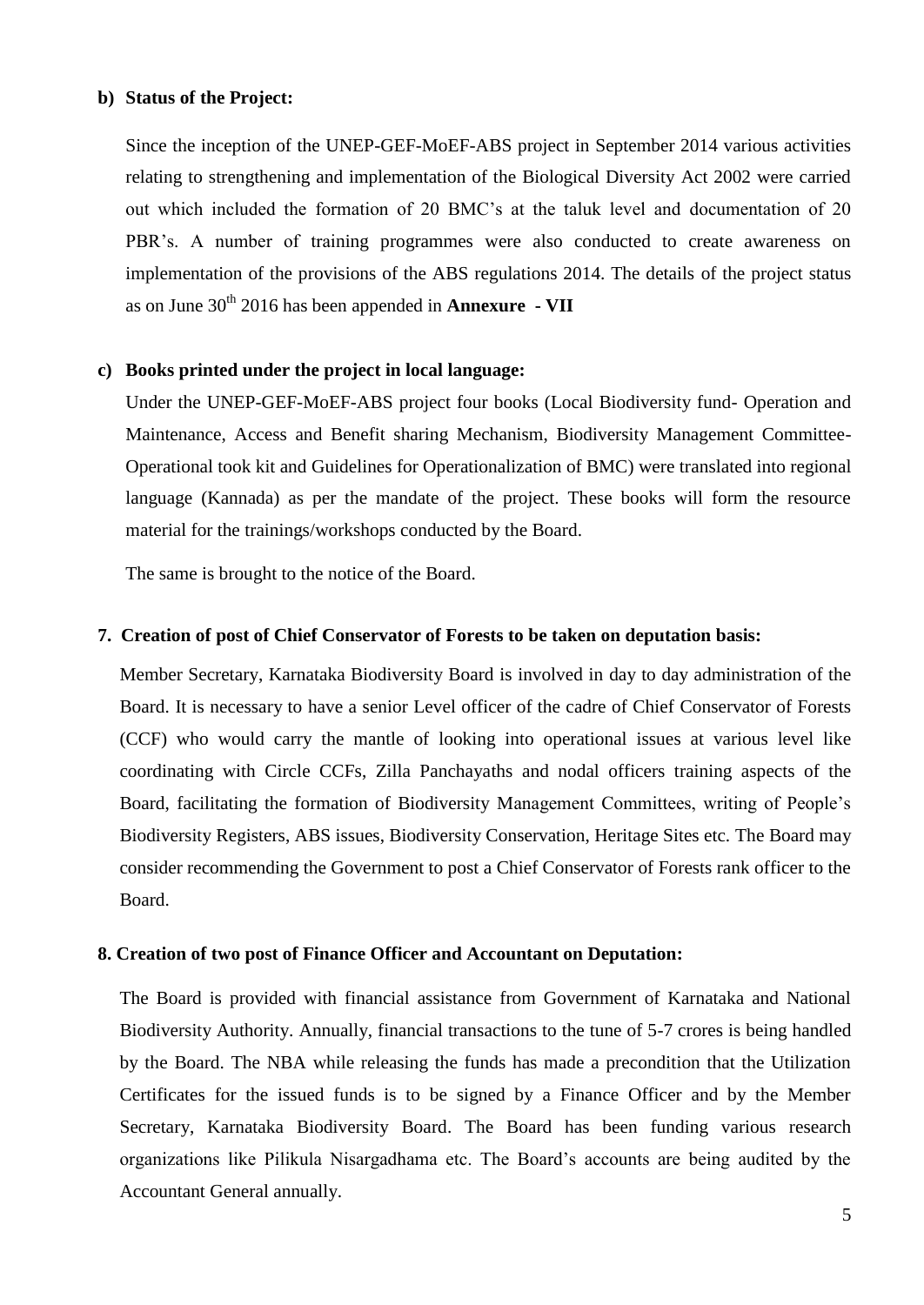Presently, the Board is utilizing the services of an accountant provided by the service provider who are often inexperienced and who do not have much knowledge about the office procedures. Also accountability of these employees is a matter of concern. In the absence of a full time accountant, it is difficult to manage the Board's accounts in a systematic way. Hence, it is proposed to create a post of Finance Officer of the cadre of Asst. Controller, preferably from State Accounts Department or the office of Accountant General and an accountant from State Accounts Department.

The matter is placed before the Board for deliberation and approval of the Board.

# **9. Creation of one post of Librarian to preserve / handle People's Biodiversity Registers documents / Research Studies / other Records of the Board.**

There are several important books, PBR documents, Research papers and other records which will have to be preserved in systematic way. Karnataka Biological Diversity Rules 2005 Sub Rule 7/10 states that "The Member Secretary shall be in charge of the confidential papers of the Board and shall be responsible for their safe custody; he/she shall produce such papers whenever so directed by the Board / Government".

In the absence of suitable official to maintain these records, most of the records and files are lying unattended. It often difficult to trace the old records / files. In view of the above, it is absolutely necessary to create a post of full time Librarian. The librarian would take care the entire responsibility of maintaining the records in a systematic way. Creation of one Record Room is also found necessary.

The matter is put up for deliberation and suitable decision.

# **10. Creation of Support Staff for office Administration with:**

Presently the Board is having a post Administrative Officer without any supporting staff. This is resulting in improper maintenance and movement of files. At present the office work is entrusted with Technical Executives who will have to carry out filed work and there by the continuity in office work is lost. Since the Technical Executives do not continue for a longer period so the office files are difficult to be traced out due to change of hands. In order to have smooth functioning of the office the following sections need to be created. To handle each section independently the following posts of Office Assistants are absolutely necessary: